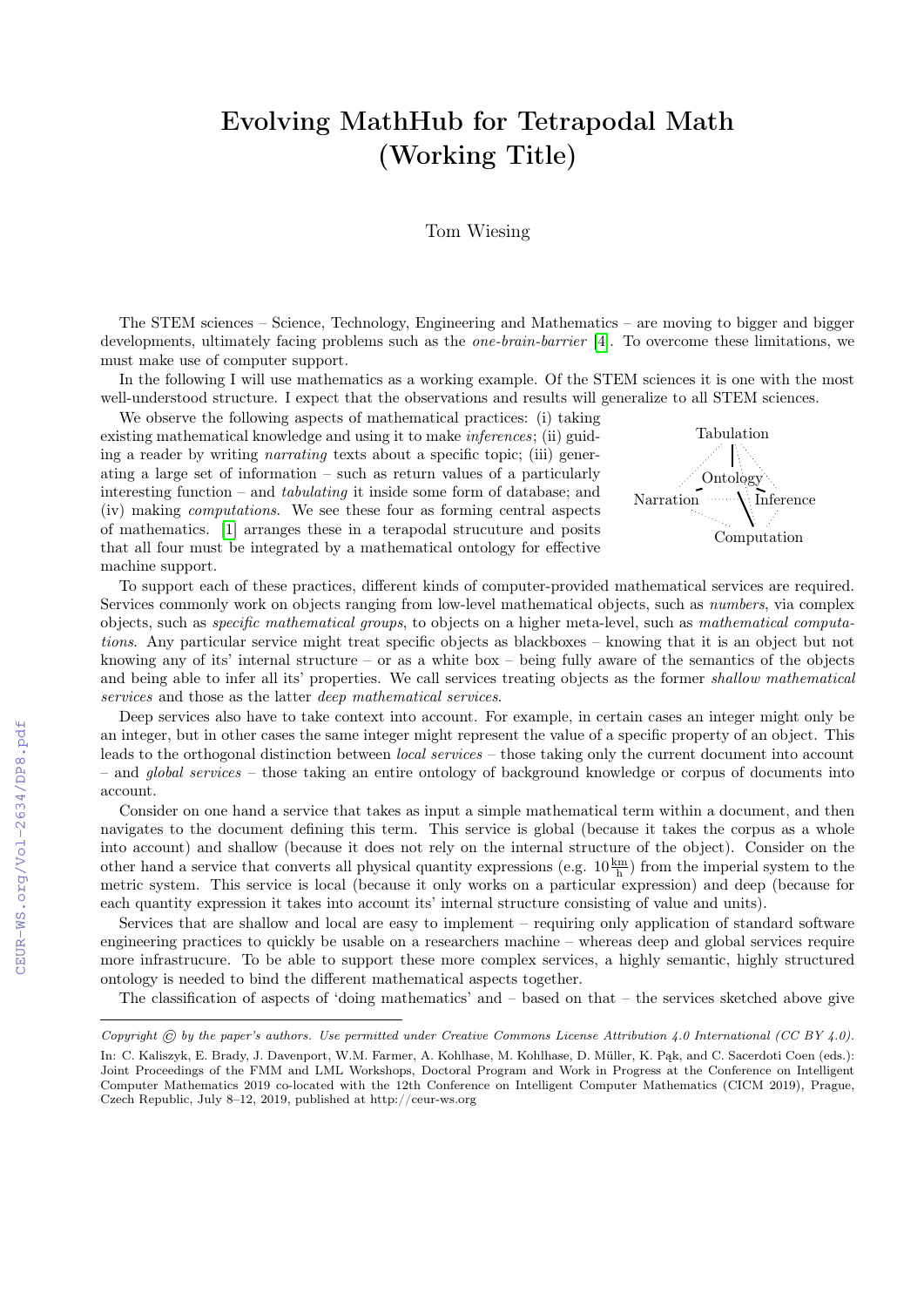a plausible, albeit theoretical, model for designing a system providing computer support for mathematics. To validate this model, I want to build a concrete scalable implementation. This leads to the following research questions:

- <span id="page-1-0"></span>RQ1 Can an information system provide infrastructure to jointly support all four tetrapodal aspects of mathematics?
- <span id="page-1-1"></span>RQ2 Is it possible to support community-based workflows for authoring, maintaining, curating, and visualization of tetrapodal mathematics?
- <span id="page-1-2"></span>RQ3 What kind of ontology is needed for our model to work in practice?

A positive answer to question  $\textbf{RQ1}$  $\textbf{RQ1}$  $\textbf{RQ1}$  – backed by an implementation – will demonstrate the feasibility of our model. The aim of Question [RQ2](#page-1-1) is to guide any implementation towards practical applicability. In particular, it is insufficient to build a system that is merely applicable to a specific subset of documents; instead we want to aim to make it broadly accessible to the community of mathematics as a whole. We expect these particular workflows to cause a need in an implementation to support both deep and global services.

Unlike the above, the answer to Question  $RQ3$  is not yet clear. At first glance, one would expect any such ontology to be fully formal, defining every part of mathematics in great detail. However, it might be possible to re-write mathematical services to not need a complete formalization of every object in question. As an alternative a flexi-formalized ontology – defining only core concepts and providing human-readable descriptions for the rest  $-$  might be sufficient<sup>[1](#page-1-3)</sup>.

Another possible requirement on the ontology might be to ensure that it is not system specific. In particular, it is possible for it to remain findable and accessible by other researchers, to further system interoperability? These desired properties are also known as FAIR [\[9\]](#page-2-0).

I want to base my system on MathHub, a portal for active mathematical documents, an archive for flexiformal mathematics, and a frontend to mathematical databases initially conceived by Michael Kohlhase, Florian Rabe and others in [\[7\]](#page-2-1). MathHub roughly consists of three parts: a) Several archives of mathematical knowledge, each consisting of a set of thematically related OMDOC  $[5]$  documents; b) an MMT backend  $[8]$  capable of providing semantic services on these archives; and c) a Drupal [\[2\]](#page-1-4) frontend presenting an interface to users.

MathHub was initially implemented by Mihnea Iancu and others during the scope of his PhD [\[3\]](#page-2-4). It provided services for several of the above-defined aspects of mathematics. However, there are two major problems with this implementation  $a$ ) it does not implement a tetrapodal system as a whole; and  $b$ ) several technological problems necessitate a re-design of parts of the system.

I want to base my work to answer the research questions on MathHub by developing the system further. On a technical level, I want to overcome the two limitations above, and then focus on the following workflow-oriented work packages that concretly instantiate the research questions:

- <span id="page-1-5"></span>WP1 Which tetrapodal Active Document Services can be developed and efficiently integrated into MathHub that make the system more user-friendly?
- <span id="page-1-6"></span>WP2 Which processes are efficient at keeping MathHub Content up-to-date and simultaneously scale to large amounts of data?
- <span id="page-1-7"></span>WP3 What kind of integrable *search functionality* is desirable for MathHub users?

<span id="page-1-8"></span>WP4 How can MathHub improve *interoperability* with external systems and services?

[WP1](#page-1-5) addresses [RQ1](#page-1-0), [WP2](#page-1-6) and [WP3](#page-1-7) focus on [RQ2](#page-1-1) and [WP4](#page-1-8) focuses on the ontology in [RQ3](#page-1-2).

## References

- [1] Jacques Carette et al. "Big Math and the One-Brain Barrier A Position Paper and Architecture Proposal". submitted to Mathematical Intelligencer. 2019. url: <https://arxiv.org/abs/1904.10405>.
- <span id="page-1-4"></span>[2] Drupal.org – Community plumbing. URL:  $http://drupal.org$  (visited on  $02/14/2015$ ).

<span id="page-1-3"></span><sup>&</sup>lt;sup>1</sup>There are already some ideas how such an ontology might look like in detail. We refer the interested reader to [\[6\]](#page-2-5).